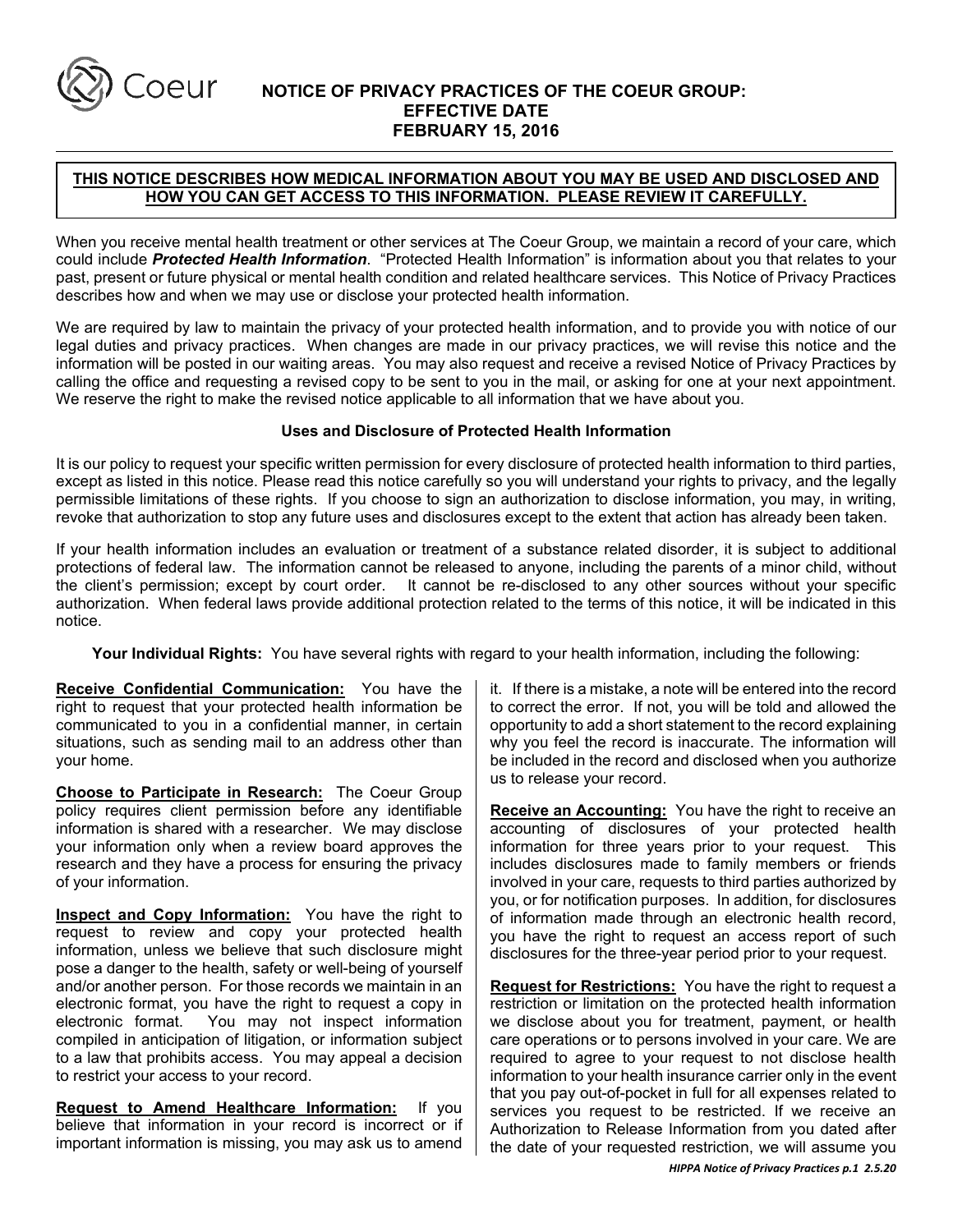have withdrawn your request for restriction. We are not required to agree to other requests for restrictions, and will notify you if we are unable to agree.

**Notice in the Case of Breach:** You have the right to receive notice of an access, acquisition, use or disclosure of your information that is not permitted by HIPAA, if such access, acquisition, use or disclosure compromises the security or privacy of your protected health information. We

# **Uses and Disclosures of Protected Health Information Not Requiring a Specific Authorization**

**Treatment:** Within The Coeur Group, we will use or disclose your protected health information for treatment including the provision, coordination or management of your treatment. Information obtained by your psychiatrist will be noted in your record and may be used to determine the course of treatment. Treatment includes consultation between providers within The Coeur Group, clinical supervision of your treatment, or the referral of a client from one provider to another within The Coeur Group. For example, a psychiatrist may use your protected health information to determine which treatment option best addresses your healthcare needs.

**Payment:** Your protected health information will be used for a broad range of payment activities including reimbursement, eligibility and coverage determinations, billing and claims management coverage and utilization review activities. For example, in order to receive payment from an insurance company, we must submit paperwork that releases protected health information because it identifies you, your diagnosis, and the treatment provided to you.

**Healthcare Operations:** We may use or disclose your protected health information to carry out some business activities of The Coeur Group such as data entry, quality monitoring, licensing, or accreditation of the program. We may share your protected health information with third party "business associates" that perform activities such as billing or quality reviews. When we do this, we will have a written contract with the business associate that contains terms that protect your privacy

**Emergency Notification**: In an emergency situation, we may use or disclose your protected health information to notify or assist in notifying a family member, personal representative, or another person responsible for your care, of your location, and general condition.

**Serious Threat to Health or Safety:** We may disclose your protected health information if we have reason to believe that you or another person are at serious risk of harm.

**Health Related Benefits and Services:** We may use your protected health information to provide appointment reminders. Also, we may look at your record and determine that another treatment or new service may be of benefit to you and contact you regarding these services.

will provide such notice to you without unreasonable delay but in no case later than 60 days after discovery of the Breach.

**How to Exercise Your Rights:** Please discuss any questions, concerns, or problems you may have with your psychiatrist. If you continue to have any of the above, please feel free to contact our Privacy Officer. Contact information is at the end of this notice.

**Fundraising Activities:** We may use *only* non-identifiable information about you and the treatments you received to prepare our fundraising materials.

**Abuse or Neglect:** If we believe a child or dependent adult has been a victim of abuse or neglect we may disclose protected health information to the governmental agency designated to receive reports of abuse and neglect.

**Public Health Activities:** If required by State Public Health Laws, we may disclose your protected health information to a public health authority that is permitted to collect or receive the information. We may be required to report information to help prevent or control disease, injury, or disability.

**Health Oversight Activities:** We may disclose your protected health information to appropriate authorities for activities such as monitoring, investigating, inspecting, and disciplining or licensing those who work in the healthcare system or for government benefit programs.

**Research:** Non-identifiable information may be shared with approved researchers without requiring consent.

**Law Enforcement:** We may release certain medical information if asked to do so by law enforcement official:

- As required by law, including reporting wounds and physical injuries;
- In response to a court order, subpoena, warrant, summons or similar process;
- To identify or locate a suspect, fugitive, material witness or missing person;
- About the victim of a crime if we obtain the individual's agreement or, under certain limited circumstances, if we are unable to obtain the individual's agreement;
- To alert authorities of a death we believe may be the result of criminal conduct;
- Information we believe is evidence of criminal conduct occurring on our premises; and
- In emergency circumstances to report a crime; the location of the crime or victims; or the identity, description or location of the person who committed the crime.

Where limited by State or federal law, we will use and disclose your medical information within the limits of such law.

**Law Enforcement Custody** if you are in a correctional institution or other law enforcement custodial situation we